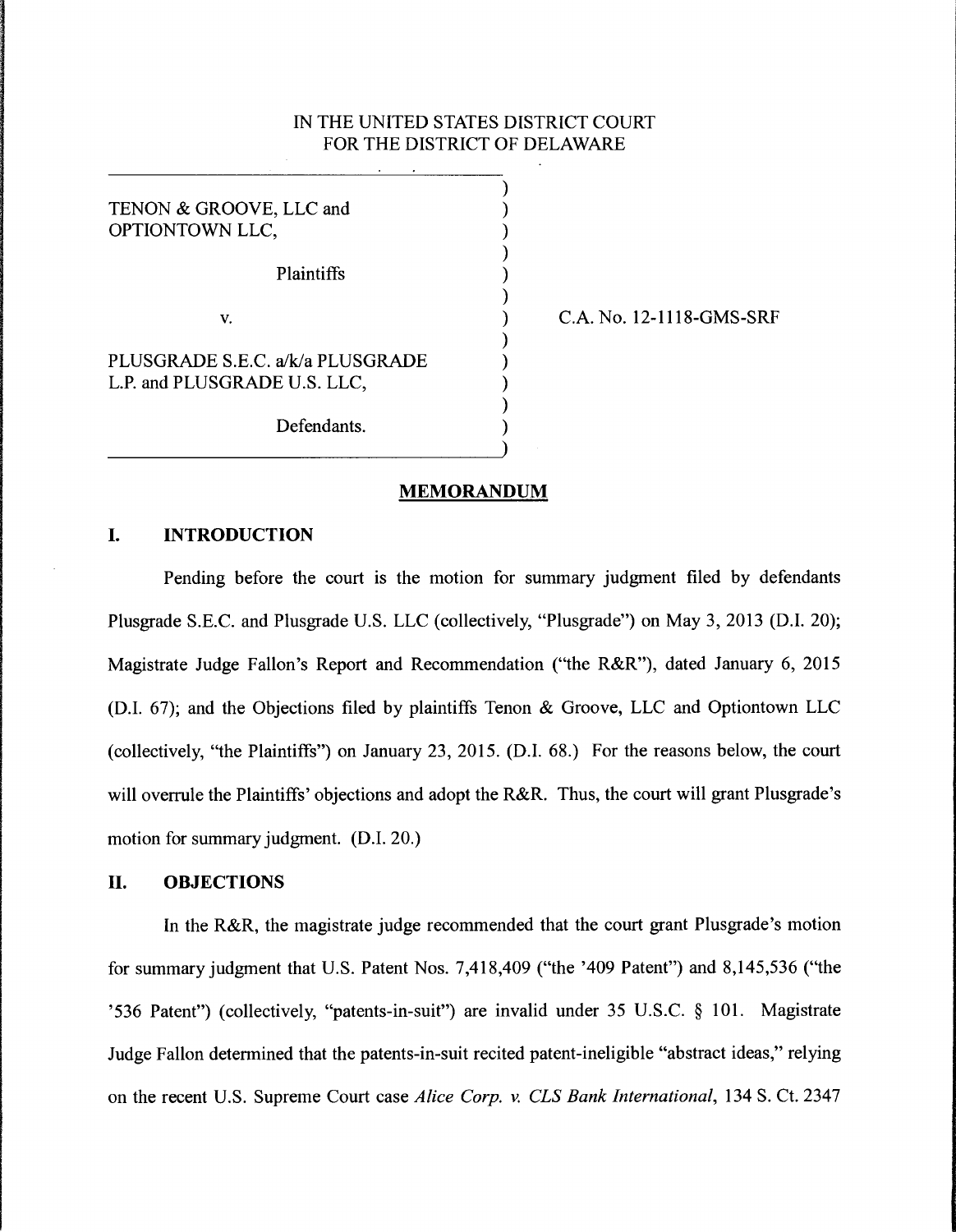(2014), and other § 101 decisions. In particular, the R&R states that the patents-in-suit fail the two-prong approach outlined in *Alice,* and also fail the "machine-or-transformation" test, which remains a ''useful and important clue, an investigative tool," in a § 101 analysis. *See Bilski v. Kappas,* 561 U.S. 593, 604 (2010).

#### A. **The Plaintiffs' Objections**

The Plaintiffs argue that the patents-in-suit are not invalid under § 101 and that Magistrate Judge Fallon incorrectly recommended granting summary judgment. Specifically, the Plaintiffs contend that  $(1)$  the patented technology is not "abstract,"  $(2)$  there are no preemption concerns attendant in the claims, and (3) even if the patents were directed to a patent-ineligible concept, the claims offer sufficient inventive contributions to render them patentable. (D.I. 68 at  $3 - 10.$ 

#### III. **STANDARD OF REVIEW**

The magistrate judge submitted her R&R pursuant to Rule 72(b)(1) of the Federal Rules of Civil Procedure; the pending objections, therefore, are dispositive and the court's review is *de novo.* 28 U.S.C. § 636(b)(1)(B); Fed. R. Civ. P. 72(b)(3). The court may accept, reject, or modify the recommendations of the magistrate judge. Fed. R. Civ. P. 72(b)(3). The court also may receive further evidence or return the matter to the magistrate judge with instructions for further proceedings. *Id.* 

Summary judgment is appropriate "if the pleadings, depositions, answers to interrogatories, and admissions on file, together with the affidavits, if any, show that there is no genuine issue as to any material fact and that the moving party is entitled to judgment as a matter of law." Fed. R. Civ. P. 56(c); *see also Boyle v. Cnty. of Allegheny Pa.,* 139 F.3d 386, 393 (3d Cir. 1998). Thus, summary judgment is appropriate only if the moving party shows there are no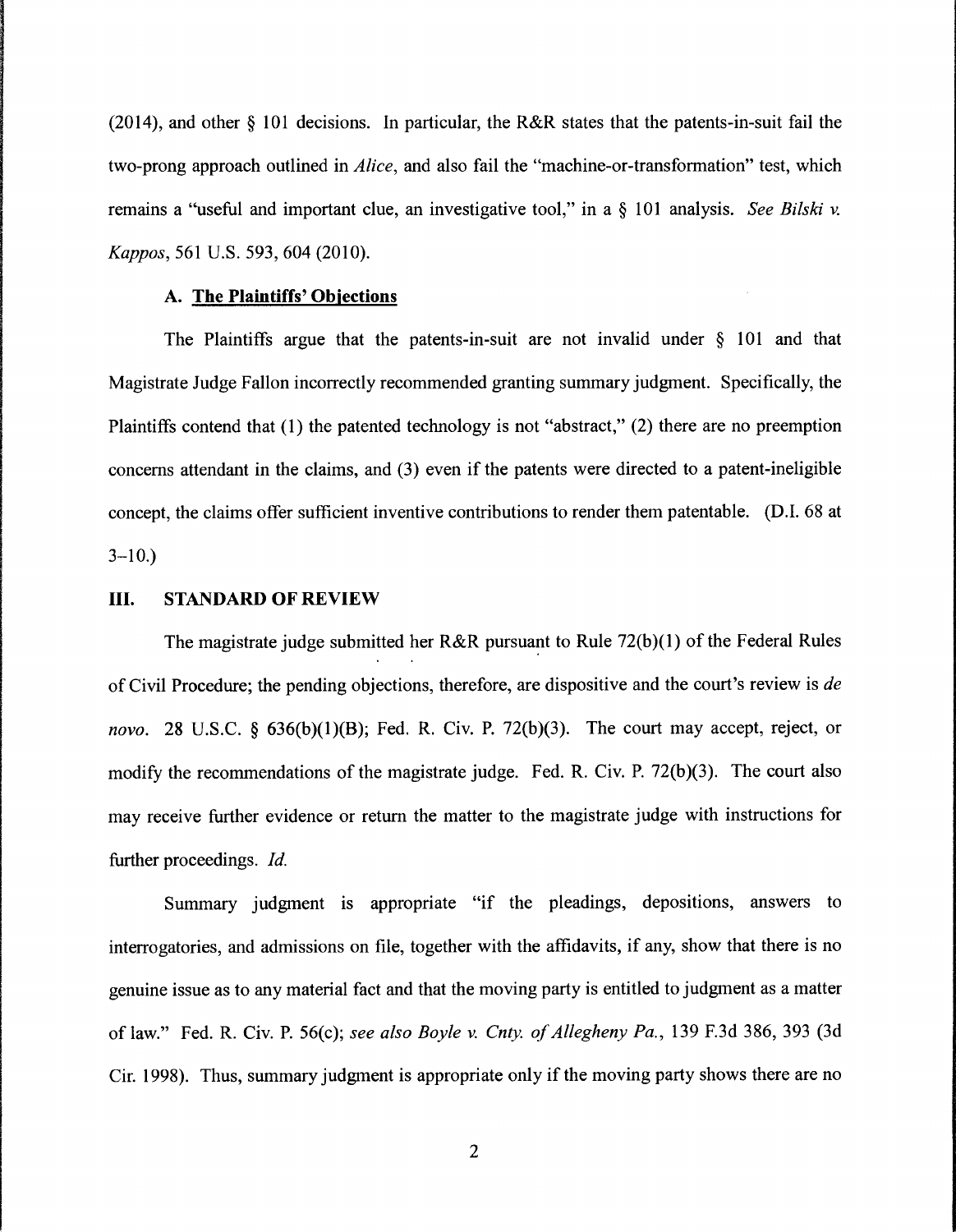genuine issues of material fact that would permit a reasonable jury to find for the non-moving party. *Boyle,* 139 F.3d at 393. A fact is material only if it might affect the outcome of the suit. *Id.* (citing *Anderson v. Liberty Lobby, Inc.,* 477 U.S. 242, 247-48 (1986)). An issue is genuine if a reasonable jury could possibly find in favor of the non-moving party with regard to that issue. *Id.* 

In deciding the motion, the court must construe all facts and inferences in the light most favorable to the non-moving party. *Id.* In determining the appropriateness of summary judgment, a court must review the record as a whole and "draw all reasonable inferences in favor of the nonmoving party, [but] may not make credibility determinations or weigh the evidence." *Reeves v. Sanderson Plumbing Prods., Inc.,* 530 U.S. 133, 150 (2000). The moving party is also entitled to judgment as a matter of law if the nonmoving party fails to make a sufficient showing or adduce evidence on an essential element of its case for which it has the burden of proof. *Celotex Corp. v. Catrett,* 477 U.S. 317, 322 (1986).

#### **IV. DISCUSSION**

After having reviewed the record in this case, the R&R, the parties' submissions, and the applicable law, the court finds that Magistrate Judge Fallon's conclusions of law were proper. The court agrees with and affirms the R&R. Thus, the court grants summary judgment for the Defendants on all asserted claims.

### **A. Abstract Idea**

In the R&R, Magistrate Judge Fallon—following the framework outlined in *Alice*—found that the patents-in-suit are directed to patent ineligible abstract ideas. *See Alice,* 134 S. Ct. at 2355 ("First, we determine whether the claims at issue are directed to [a] patent-ineligible concept[]."). The court agrees with her assessment.

3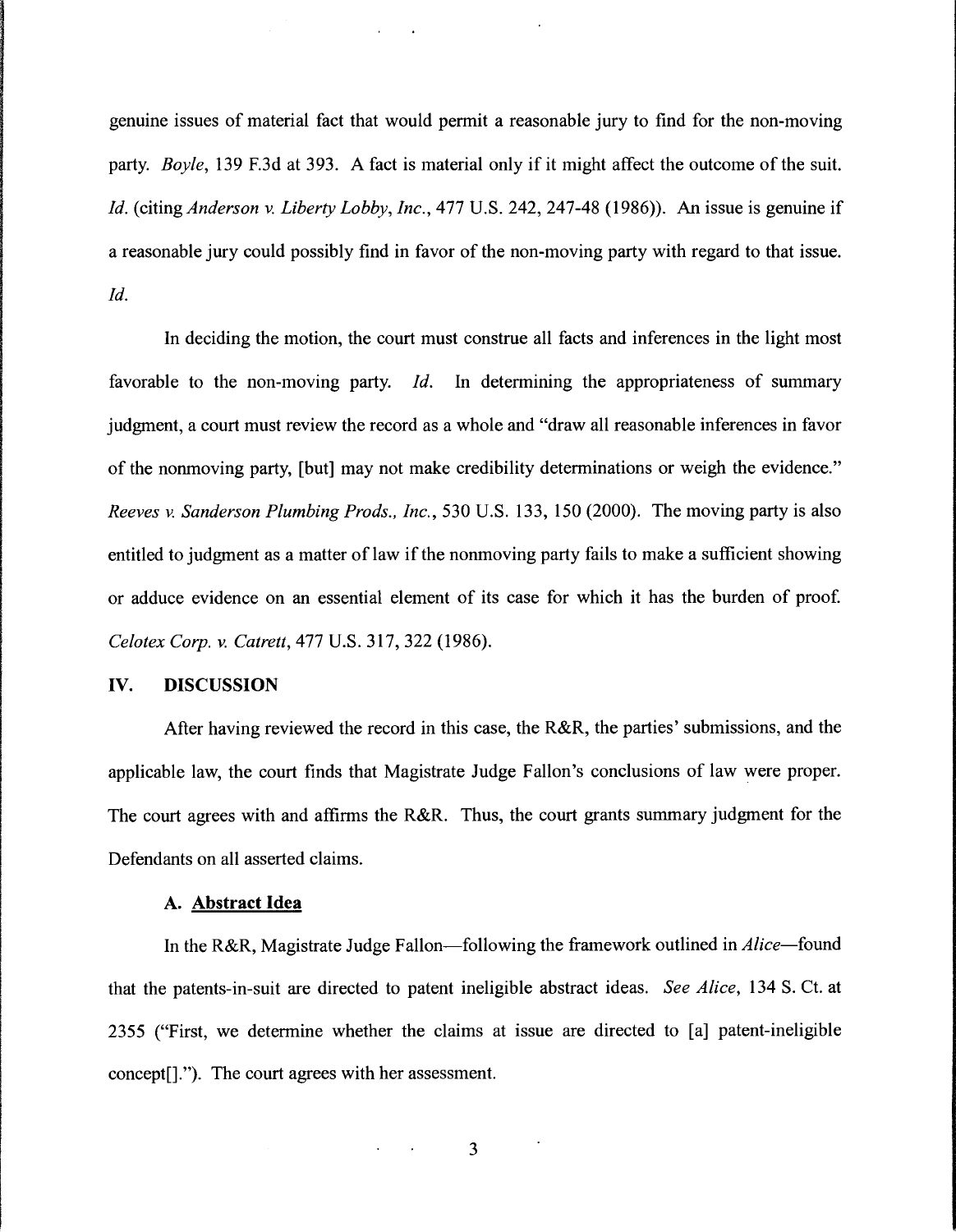By way of example, Magistrate Judge Fallon identified an illustrative claim from each of

the patents-in-suit. Claim 2 of the '409 Patent recites a method for optimizing a transaction

between two or more parties:

A computer-implemented method for concurrent optimization of value in a transaction between at least two entities, comprising:

- a. providing a data store containing data representing, with respect to at least one product, at least one option offered by a first of said entities;
- b. operating a server with which a second of said entities may interact for at least said option;
- c. operating a server to receive inputs for at least said option and to search the data store for eligibility of products for at least said option;
- d. displaying the search results;
- e. receiving at least one decision of the second entity about the acceptance of at least one of said search results comprising acceptance of an option offered by said first entity; and
- f. operating an event optimizer system to receive data at least pertaining to said acceptance, and in response to the occurrence of at least one event selected from a set of multiple predetermined potential events, execute a corresponding event specific response algorithm;

wherein at least one of the servers or the event optimizer system concurrently optimizes a value for at least two entities and determines how the first party will satisfy the accepted option.

'409 Patent, claim 2. Claim 3 of the '536 Patent recites a method for providing product upgrade

options to a customer:

A computer-implemented method to provide options on products, comprising:

- a. operating a computer system to receive at least on input from a customer defining a request for an option for an upgrade for a product;
- b. operating a computer system to provide to a customer an option for a product upgrade upon occurrence of specified conditions accepted by the customer and further on condition that the customer relinquish at least one right and a company has the right to enforce said relinquishment upon occurrence of the specified conditions and to provide the upgrade;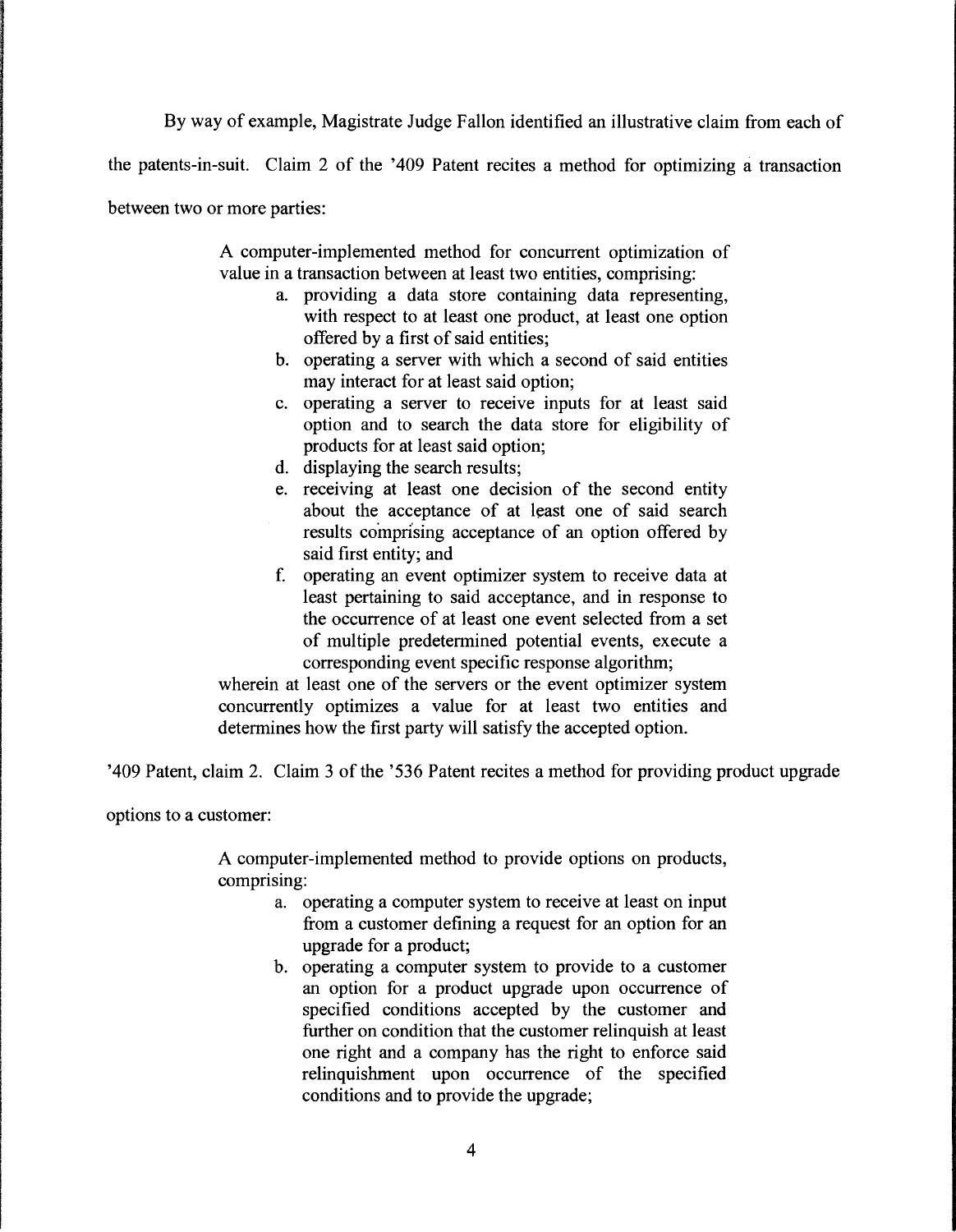- c. recording in a computer readable data store the option, the specified conditions and relinquishment terms;
- d. operating a computer system to process the information in the computer readable data store and automatically provide the upgrade to the customer when conditions on the upgrade opportunity are satisfied; and
- e. recording the provision of the upgrade in a computer readable data store.

'536 Patent, claim 3. As Magistrate Judge Fallon determined, these claims-as well as the other asserted claims of the patents-in-suit—are directed to an abstract idea. And while the focus is always on the claims, *Accenture Global Servs., GmbH v. Guidewire Software, Inc.,*  728 F.3d 1336, 1345 (Fed. Cir. 2013), the shared specification offers little in the way of additional context: "[The invention] relates to methods and systems for customizing and optimizing a company's products and services to individual customers in [a] way that concurrently maximizes customer value satisfaction and overall business performance." '409 Patent, col. 1, 11. 22–25.<sup>1</sup> Even if this concept does not quite qualify as a "fundamental economic [or] conventional business practice[]," *see DDR Holdings, LLC* v. *Hotels.com, L.P.,*  773 F.3d 1245, 1256 (Fed. Cir. 2014), the court is convinced-by clear and convincing evidence—that the patents-in-suit nonetheless claim "an abstraction—an idea, having no particular concrete or tangible form." *See Ultramercial, Inc. v. Hutu, LLC,* 772 F.3d 709, 715 (Fed. Cir. 2014).

The Plaintiffs characterize the patented invention as an *idea* but not an *abstract idea.*  (D.I. 68 at 3.) Specifically, the Plaintiffs note that the patents-in-suit claim subset applications of "dynamic pricing"—applications that were previously unrealized in industry. *(Id.* at 4 & n.4.) The Plaintiffs even emphasize the lack of "voluminous literature" on the subject as proof that it is not abstract. *(Id. at 3-4.)* But novelty under  $\S$  102 is a distinct inquiry, separate and apart

<sup>&</sup>lt;sup>1</sup> To avoid repetition, the court will only cite the '409 Patent for the shared specification.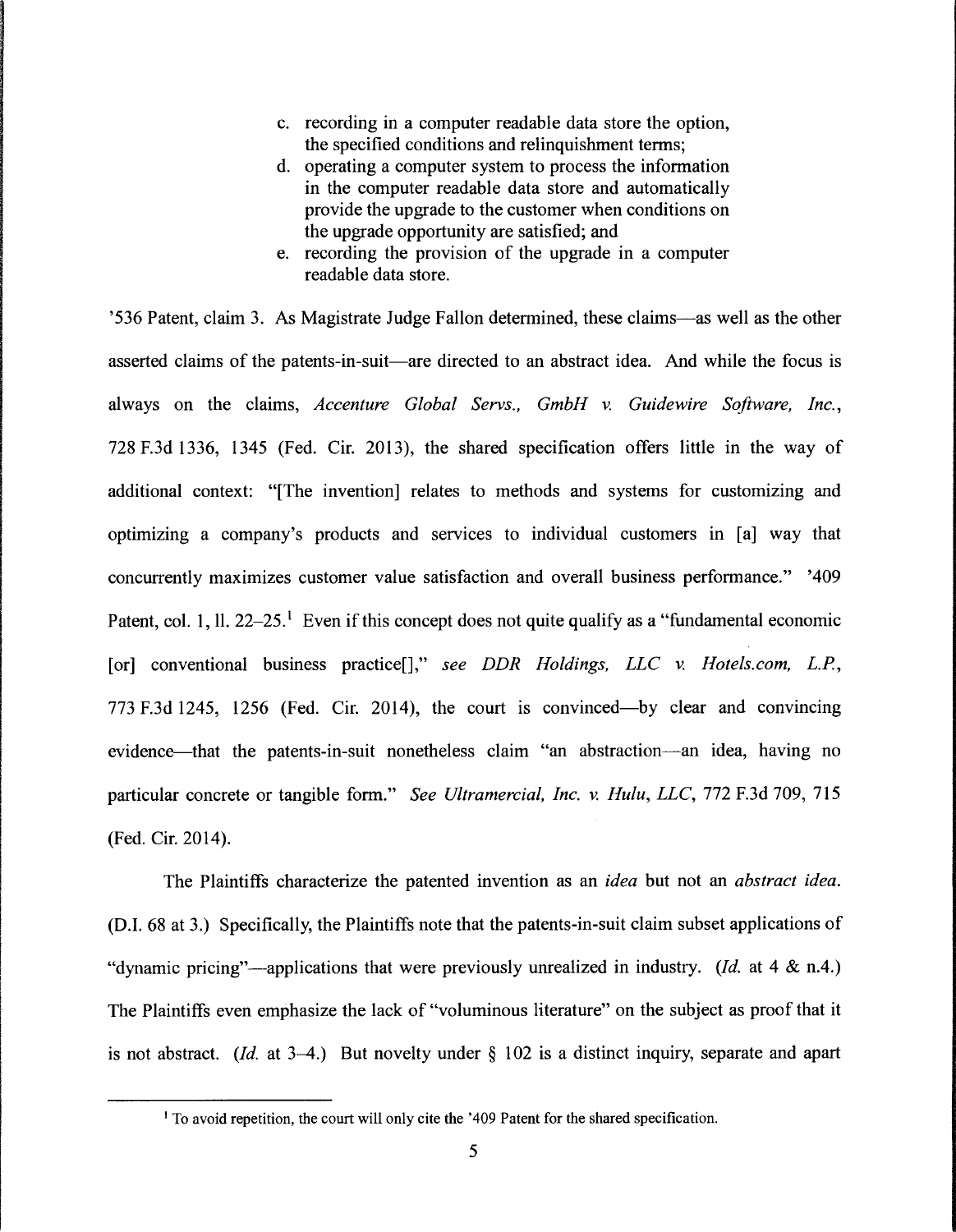from the first prong of the § 101 analysis. *See Money Suite Co. v. 21st Century Ins.* & *Fin. Servs., Inc.,* No. 13-984-GMS, 2015 WL 436160, at \*3 (D. Del. Jan. 27, 2015) (citing *Amdocs (Isr.) Ltd. v. Openet Telecom, Inc.,* No. 1:10cv910 (LMB/TRJ), 2014 WL 5430956, at \*11 (E.D. Va. Oct. 24, 2014)). Moreover, the Federal Circuit has already squarely rejected the Plaintiffs' position that "abstract ideas remain patent-eligible under§ 101 as long as they are new ideas, not previously well known, and not routine activity." *See Ultramercial,* 772 F.3d at 714-15. "(N]ew ideas may be similarly abstract and invalid under  $\S$  101," regardless of the literature available on the subject. *See Money Suite,* 2015 WL 436160, at \*4.

The Plaintiffs attempt to seize upon the specific language used by the magistrate judge and Plusgrade to describe the underlying abstract idea: "the R&R's (and [Plusgrade's]) contradictory articulations of the proper formulation of the abstract idea suggests [sic] the absence of any such 'abstract' idea." (D.I. 68 at 4.) There are several problems, however, with the Plaintiffs focus on semantics. First, the court rejects the assertion that the R&R and Plusgrade present "contradictory articulations" of the abstract idea. Rather, their framing of the invention appears entirely consistent. Second, the court fails to understand how the use of slightly different words to describe something *abstract* is proof that it is not abstract. Indeed, "abstract" is defined as "relating to or involving *general ideas or qualities rather than specific*  people, objects, or actions." *Abstract,* MERRIAM-WEBSTER: DICTIONARY AND THESAURUS, http://www.merriam-webster.com/dictionary/abstract (last visited Mar. 10, 2015). The English language is capable of conveying like ideas in different terms. Moreover, the Plaintiffs' reliance on *DDR Holdings* is misplaced. *See DDR Holdings,* 773 F.3d 1245. The Plaintiffs importantly omit the following quote from their discussion: "under any of [the defendant's] characterizations *of the abstract idea,* the [patent-in-suit] claims satisfy *Mayo/Alice* step two." *Id.* at 1257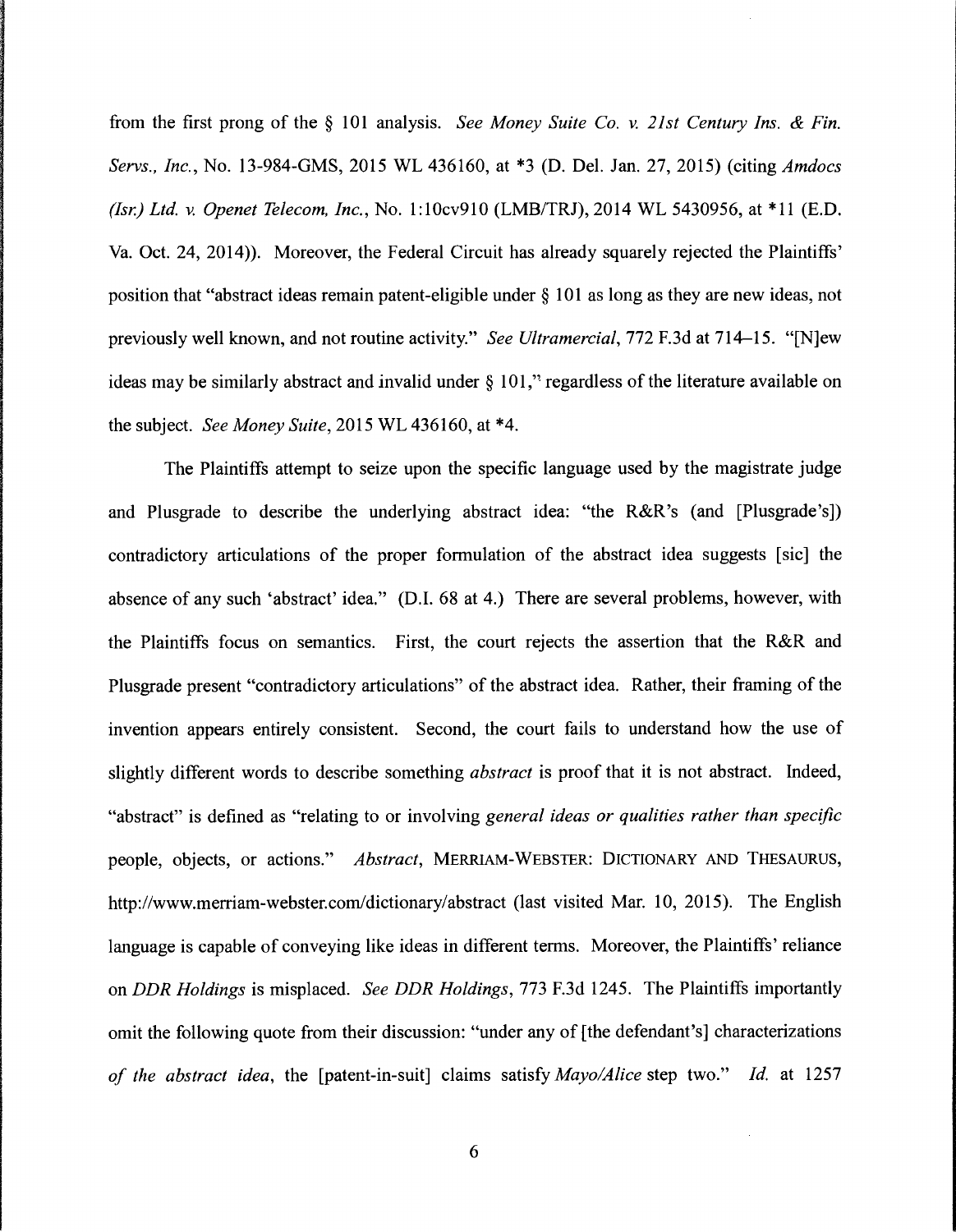(emphasis added). In other words, the defendant's different characterizations of the idea had no bearing on the Federal Circuit's ultimate ruling that the claims were patent eligible. The court has previously rejected the argument that uniform phrasing must be used to describe the abstract idea. *See Money Suite,* 2015 WL 436160, at \*4 ("[T]he Defendants succeed in presenting a consistent, coherent argument that the [patent] is abstract."). The court does so again here. The patents-in-suit are directed to patent-ineligible abstract ideas.

#### **B. Inventive Concept**

"[A]n invention is not rendered ineligible for patent simply because it involves an abstract concept." *Alice,* 134 S. Ct. at 2354. At step two, "we search for an 'inventive concept' $-i.e.,$  an element or combination of elements that is sufficient to ensure that the patent in practice amounts to significantly more than a patent upon the ineligible concept itself." *Id.* at 2355. The court agrees with Magistrate Judge Fallon that the patents-in-suit fail to claim an "inventive concept" that renders the claims patent eligible.

As the magistrate judge emphasized, the specification itself confirms that the patents do not claim "significantly more" than the underlying concept: "Through [the claimed] method, a new efficient approach is introduced for managing customer relationships, sales cycles, marketing, customer service, market research and customer feedback. It eliminates manual, timeconsuming processes and replaces those with an efficient, automatic process." '409 Patent, col. 25, 11. 26-30. The Plaintiffs argue that the magistrate judge took this statement out of context, but regardless of the light that the Plaintiffs cast on the written description, the court sees no error or misinterpretation in Magistrate Judge Fallon's analysis. Moreover, the claimed computer architecture—e.g., data store, output device, servers, processors—is "purely functional and generic." *See Alice,* 134 S. Ct. at 2360. "[T]he mere recitation of a generic computer cannot

7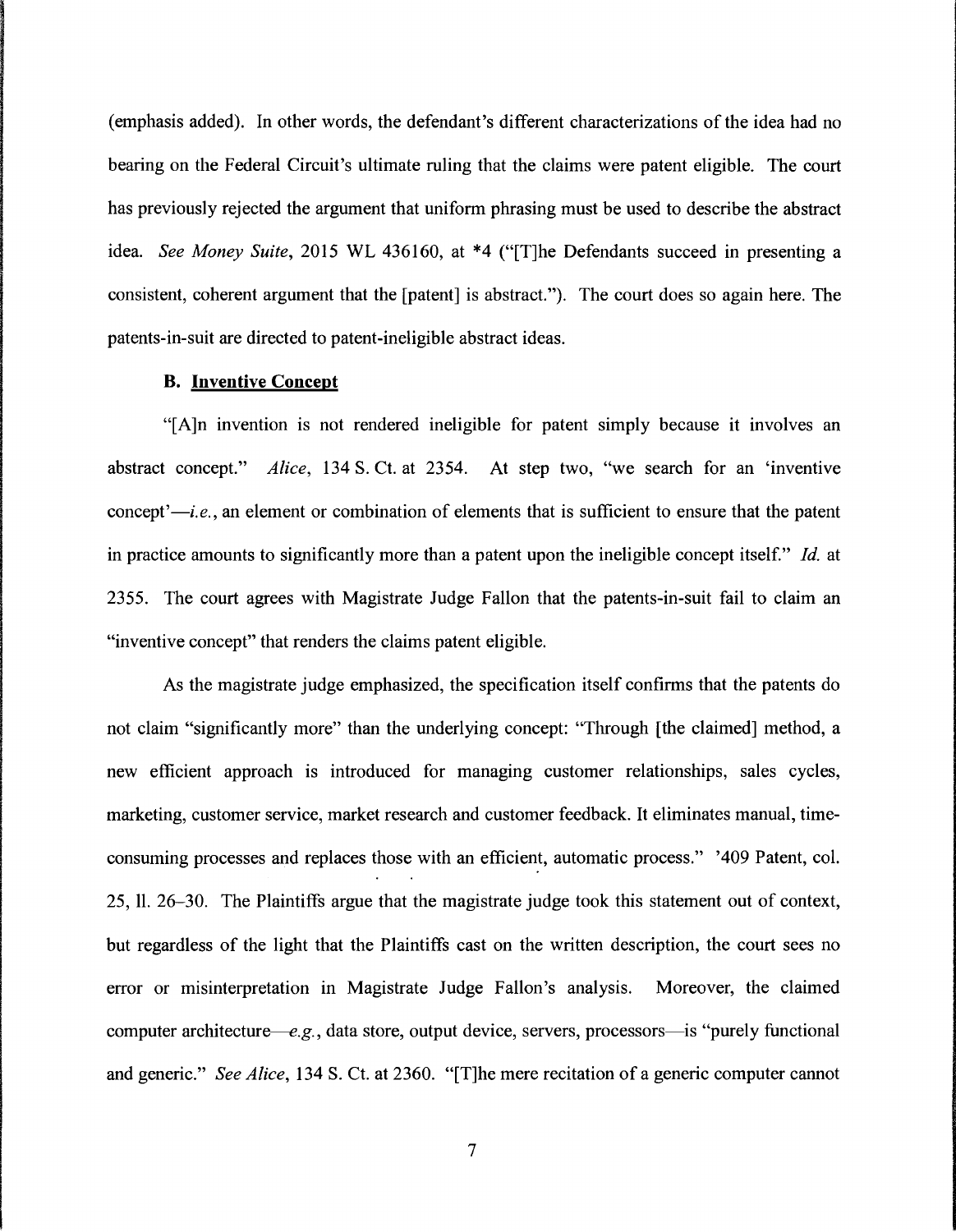transform a patent-ineligible abstract idea into a patent-eligible invention." *Id.* at 2358. The court is unable to discern any inventive element that meaningfully limits the scope of the claims.

The Plaintiffs maintain that the claims of the patents-in-suit do not entirely preempt the use of the abstract idea. The focus on preemption goes hand-in-hand with the inventive concept requirement: they ensure that the patentee is not granted a disproportionate monopoly over the "building blocks of human ingenuity." *See id.* at 2354-55. Leaving open some avenues with which to practice the underlying idea, however, does not guarantee patent eligibility. *See Money Suite,* 2015 WL 436160, at \*5 ("The availability of other possible computer-implemented methods—ones not using front-end network gateways—also does not assuage fears of blocking further innovation."). Even restricting the claims' field of use to the airline industry does not sufficiently narrow the scope to satisfy§ 101. *See Bilski,* 561 U.S. at 610-11 ("[T]he prohibition against patenting abstract ideas 'cannot be circumvented by attempting to limit the use of the formula to a particular technological environment' or adding 'insignificant postsolution activity."' (quoting *Diamond v. Diehr,* 450 U.S. 175 (1981))). The court agrees with Magistrate Judge Fallon's analysis of the preemption concerns.

The Plaintiffs attempt to analogize the patents-in-suit to those at issue in *DDR Holdings,*  in which the Federal Circuit upheld patent eligibility. The court is not convinced that *DDR Holdings* is on point. Critically, there the Federal Circuit found the claims to be patent eligible because "they do not broadly and generically claim 'use of the Internet' to perform an abstract business practice (with insignificant added activity) .... In short, the claimed solution amounts to an inventive concept for resolving this *particular Internet-centric problem,* rendering the claims patent-eligible." *DDR Holdings,* 773 F.3d at 1258-59 (emphasis added). As already stated, the Plaintiffs' patented invention covers "methods and systems for customizing and optimizing a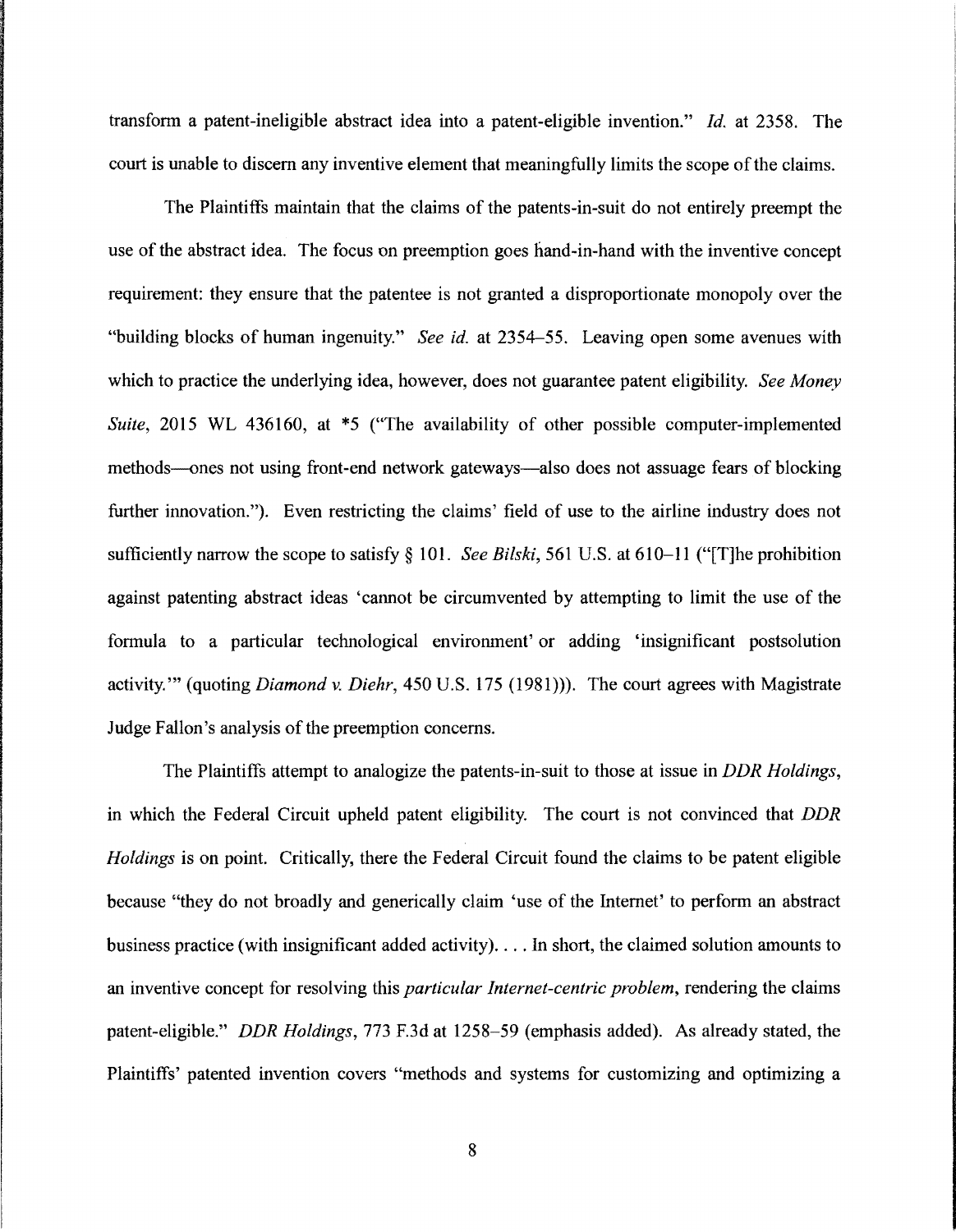company's products and services to individual customers in [a] way that concurrently maximizes customer value satisfaction and overall business performance." '409 Patent, col. 1, 11. 22-25. This is not a problem unique or inherent to computers. Rather, the claims recite "generic computer implementation," required only by virtue of these transactions becoming increasingly computerized themselves. *See Alice,* 134 S. Ct. at 2358 ("[I]f a patent's recitation of a computer amounts to a mere instruction to implement an abstract idea on a computer, that addition cannot impart patent eligibility." (internal alterations and quotation marks omitted)).

The magistrate judge's decision to analyze the machine-or-transformation test apart from the two-step *Alice* inquiry may have been unnecessary, but it was not legal error. The Supreme Court in *Bilski* stated that the test remains a "useful and important clue, an investigative tool" for the court, 561 U.S at 604, although its utility has declined since *Alice* offered a more comprehensive approach to§ 101. *See DDR Holdings,* 773 F.3d at 1255-56 ("[N]ot all machine implementations are created equal."). Magistrate Judge Fallon's conclusion that the patents-insuit failed the machine-or-transformation test comports with her analysis under the two-step *Alice* framework.

The court finds that Magistrate Judge Fallon correctly determined that the patents-in-suit are invalid under § 101.

#### **V. CONCLUSION**

For the foregoing reasons, the court adopts the magistrate judge's R&R. The court grants Plusgrade's motion for summary judgment. (D.I. 20.)

Dated: March  $|l \rangle$ , 2015

**TES DISTRIC**